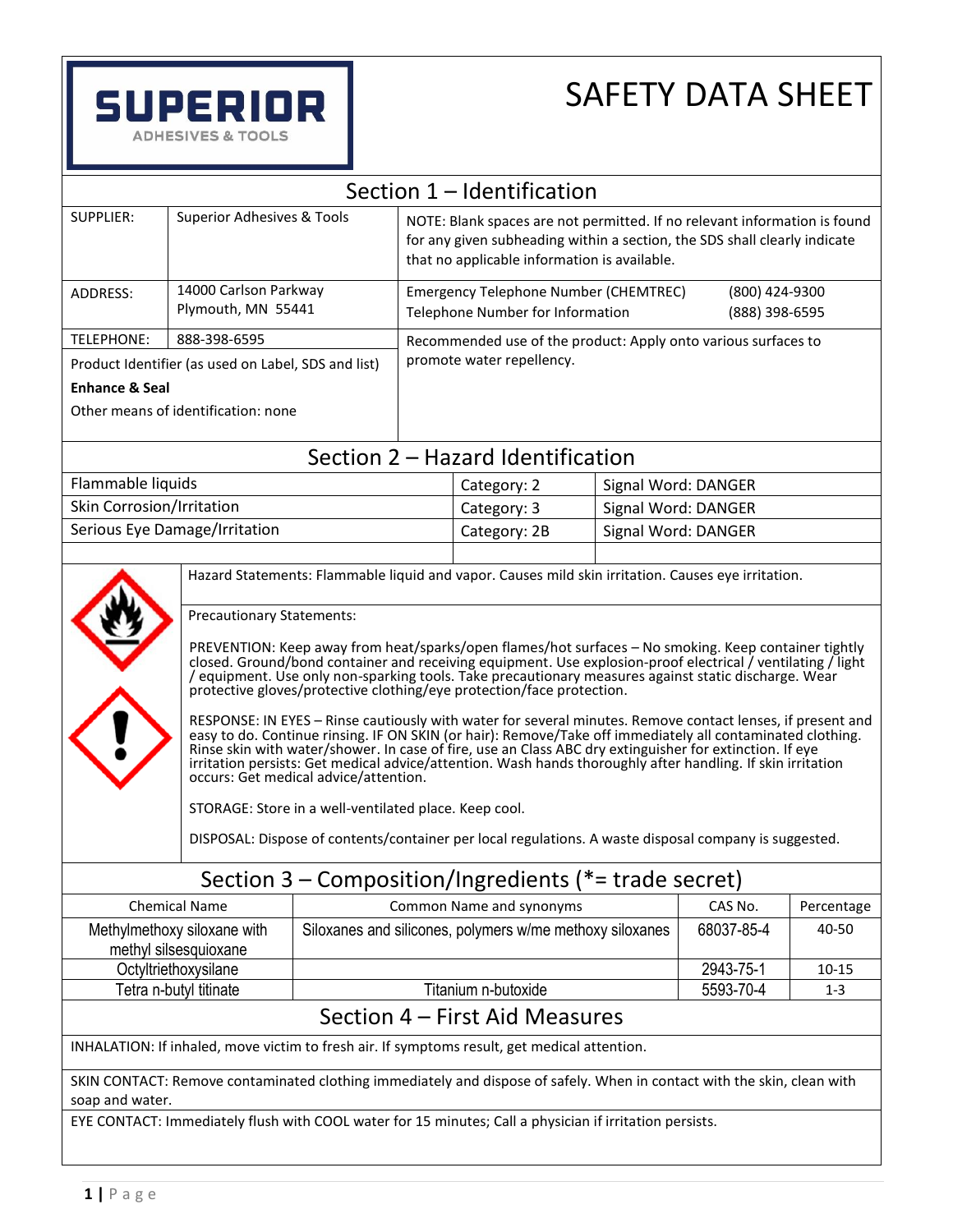## Section 4 – First Aid Measures (continued)

INGESTION: Seek medical attention; Do NOT induce vomiting.

MOST IMPORTANT SYMPTOMS/EFFECTS: Acute: May possibly cause severe irritation to eyes if exposed to large amounts.

DELAYED: Repeated skin exposure can produce local skin destruction or dermatitis. Repeated or prolonged contact with spray or mist may produce chronic eye irritation and severe skin irritation.

IMMEDIATE MEDICAL ATTENTION/SPECIAL TREATMENT: Poison Center, Emergency Medical Services

PROTECTION FOR FIRST-AIDERS: A rescuer should wear personal protective equipment, such as rubber gloves and air-tight goggles.

## Section 5 – Fire-Fighting Measures

SUITABLE EXTINGUISHING MEDIA: Fires should be extinguished using Foam, CO2, or Dry Chemical (AB, BC, ABC) extinguishers

SPECIAL FIRE-FIGHTING PROCEDURES: Fire will form hazardous combustion gases of Carbon dioxide (CO2), Carbon Monoxide(CO), and Nitrogen Oxides(NOx). Product contains silicone, which is known to produce formaldehyde when temperatures reach in excess of 150 °C. Formaldehyde is a known skin, eye, and throat irritant as well as a potential cancer hazard.

FIREFIGHTER EQUIPMENT: Wear respirator and all protective coverings.

| <b>Enhance &amp; Seal</b> |   |
|---------------------------|---|
| <b>HEALTH</b>             | 2 |
| <b>FLAMMABILITY</b>       | 2 |
| <b>PHYSICAL HAZARDS</b>   |   |

NFPA Rating: Health: 2 Flammability: 2 Reactivity: 0

#### Section 6 – Accidental Release Measures

PERSONAL PRECAUTIONS: Keep unnecessary personnel away. Do not touch damaged containers or spilled material unless wearing appropriate PPE and protective clothing. Ensure adequate ventilation.

PROTECTIVE EQUIPMENT: If eye contact is expected while using this product, ANSI Z87 approved safety goggles are suggested. If skin exposure is possible, wear chemical resistant gloves and protective clothing.

EMERGENCY PROCEDURES: Prevent spills from entering drains and sewers. If spill is approaching any ignition or heat source, prepare for fire or evacuate area.

METHODS AND MATERIALS FOR CONTAINMENT AND CLEANING UP: Small spills can be handled with simple absorbent material. Large spills may require diking to prevent flow into drains, waterways, etc. Absorb in vermiculite, cellulose, dry sand, or other similar material and place into containers for proper disposal. Only use non sparking tools during clean up procedures.

## Section 7 – Handling and Storage

PRECAUTIONS FOR SAFE HANDLING: Product is Flammable; eliminate all sources of ignition, heat, and sparks. Ground/Bond containers and receiving equipment. Do not get in eyes, on skin, or clothing. Wash thoroughly after handling. Treat residue in used containers the same as you would product.

CONDITIONS FOR SAFE STORAGE INCLUDING INCOMPATIBILITIES: Keep container closed when not in use. Store in cool, dry area with adequate ventilation. Store away from oxidizers, and non-compatible materials.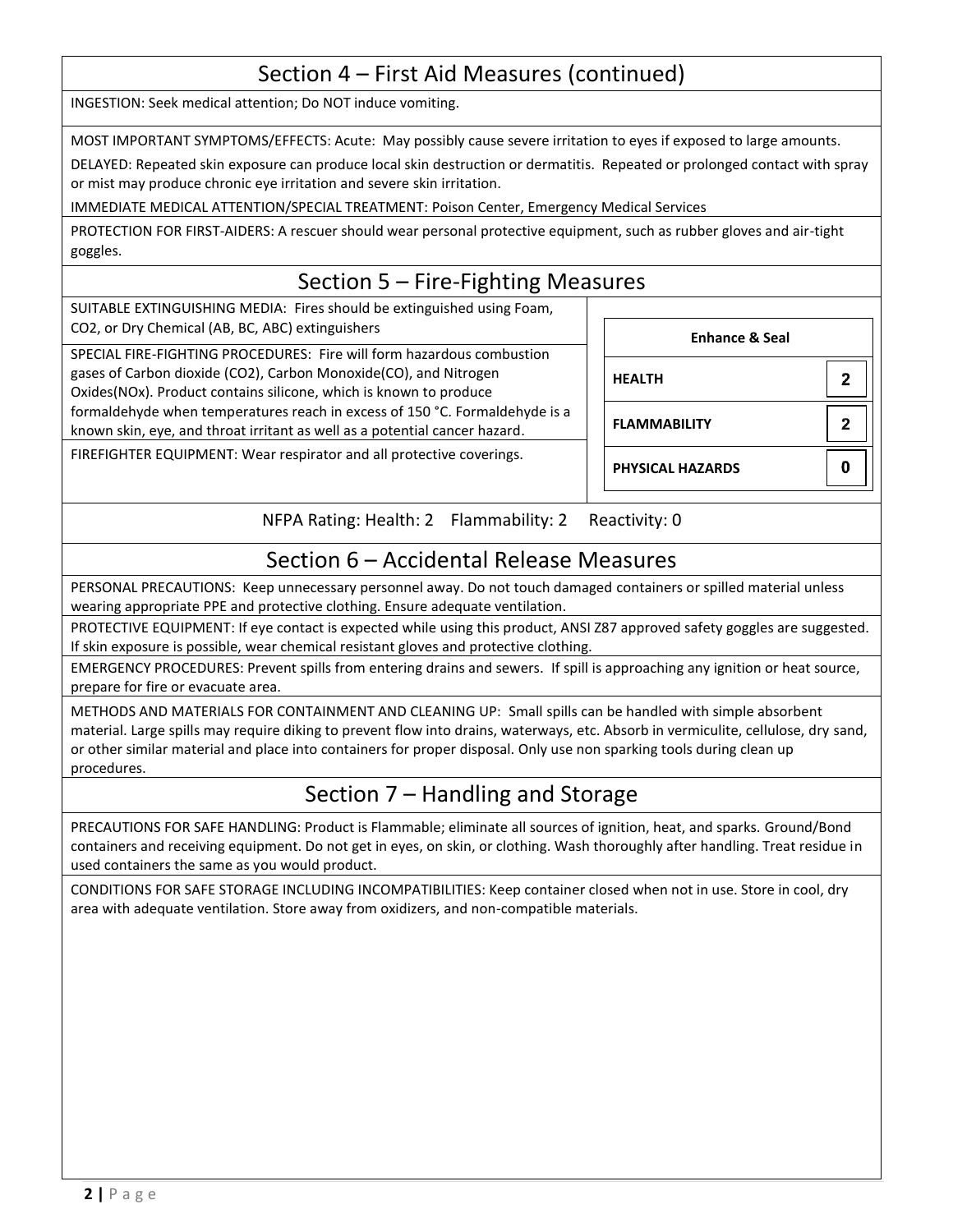# Section 8 – Exposure Controls/Personal Protection

| Component                       | CAS     | OSHA PEL; TWA |
|---------------------------------|---------|---------------|
| Methanol; decomposition product | 67-56-1 | $200$ ppm     |
| Ethanol; decomposition product  | 64-17-5 | $1000$ ppm    |

APPROPRIATE ENGINEERING CONTROLS: Use sufficient local exhaust ventilation, or other engineering controls to keep airborne concentrations of vapors below the OSHA PEL. General ventilation should be sufficient for most operations. Local exhaust ventilation may be necessary for some operations. Eyewash stations should be installed in immediate work area PERSONAL PROTECTIVE EQUIPMENT: Use ANSI-approved eye protection and chemical resistant gloves. Sealed goggles are recommended.

RESPIRATORY PROTECTION: Where inhalation of mists or vapors is likely, a respirator equipped with an organic vapor cartridge and a HEPA filter is recommended if there is any chance of exceeding PEL's.

EYE/FACE PROTECTION: Under normal conditions, wear safety goggles that meet the ANSI Z87.1 standard. In high use conditions wear ANSI-approved unvented safety goggles. DO NOT wear contact lenses.

HAND PROTECTION: Chemical resistant gloves are recommended (vinyl, nitrile).

PROTECTIVE CLOTHING: Wear long pants and long-sleeved shirts while working with this material.

## Section 9 – Physical and Chemical Properties

| APPEARANCE: Liquid                                                 | <b>ODOR: Aromatic</b>                     |
|--------------------------------------------------------------------|-------------------------------------------|
| pH: N/A                                                            | MELTING PT: N/A                           |
| BOILING POINT: Not Applicable, will decompose before it will boil. | <b>FLASH POINT: 70°F</b>                  |
| FLAMMABILITY: N/A                                                  | <b>EVAPORATION RATE: N/A</b>              |
| VAPOR DENSITY: All vapors are denser than air                      | RELATIVE DENSITY: 1.01 g/mL               |
| VAPOR PRESSURE: N/A                                                | <b>EXPLOSIVE LIMITS: N/A</b>              |
| PARTITION COEFFICIENT: n-OCTANOL/WATER: N/A                        | VISCOSITY: 15-20 cP                       |
| DECOMPOSITION TEMPERATURE: >150°C                                  | SOLUBILITY IN WATER: Not soluble in water |

#### Section 10 – Stability and Reactivity

REACTIVITY: Product reacts with moisture in the air.

CHEMICAL STABILITY: Product is completely stable unless exposed to contaminants.

POSSIBILITY OF HAZARDOUS REACTIONS: Contact with water will release trace amounts of methanol. SEE TOXICOLOGICAL INFORMATION.

CONDITIONS TO AVOID: Avoid contact with water and strong acid. Keep away from sources of heat as well as sources of ignition.

INCOMPATIBLE MATERIALS: Water, acids, alkalis, iron, may react violently with electrophiles such as ferric chloride.

HAZARDOUS DECOMPOSITION PRODUCTS: Hazardous combustion gases of Carbon dioxide (CO2), Carbon Monoxide(CO), and Nitrogen Oxides(NOx). Product contains silicone, which is known to produce formaldehyde when temperatures reach in excess of 150 °C. Formaldehyde is a known skin, eye, and throat irritant as well as a potential cancer hazard

## Section 11 – Toxicological Information

Routes of Entry: Inhalation: NOT EXPECTED Ingestion: YES Eye: YES Skin: YES

SYMPTOMS RELATED TO THE PHYSICAL, CHEMICAL AND TOXICOLOGICAL CHARACTERISTICS: Skin and/or eye irritation resulting in: rash, redness, swelling, itching, and possibly flushing. Possible hydrolyses on contact with moisture leaving solid polymeric silicone and titanium compounds in the eye.

IMMEDIATE AND DELAYED EFFECTS: Eye and skin irritation.

CHRONIC EFFECTS FROM SHORT-TERM AND LONG-TERM EXPOSURE: Repeated exposure may cause dermatitis,

gastrointestinal complications, and optical disturbances.

LC50/LD50: Oral LD50 rat: 5.628g/kg-Methanol; decomposition product

Inhalation LC50 rat: 64000ppm/4Hr-Methanol; decomposition product

Oral LD50 rat: 6.200g/kg-Ethanol; decomposition product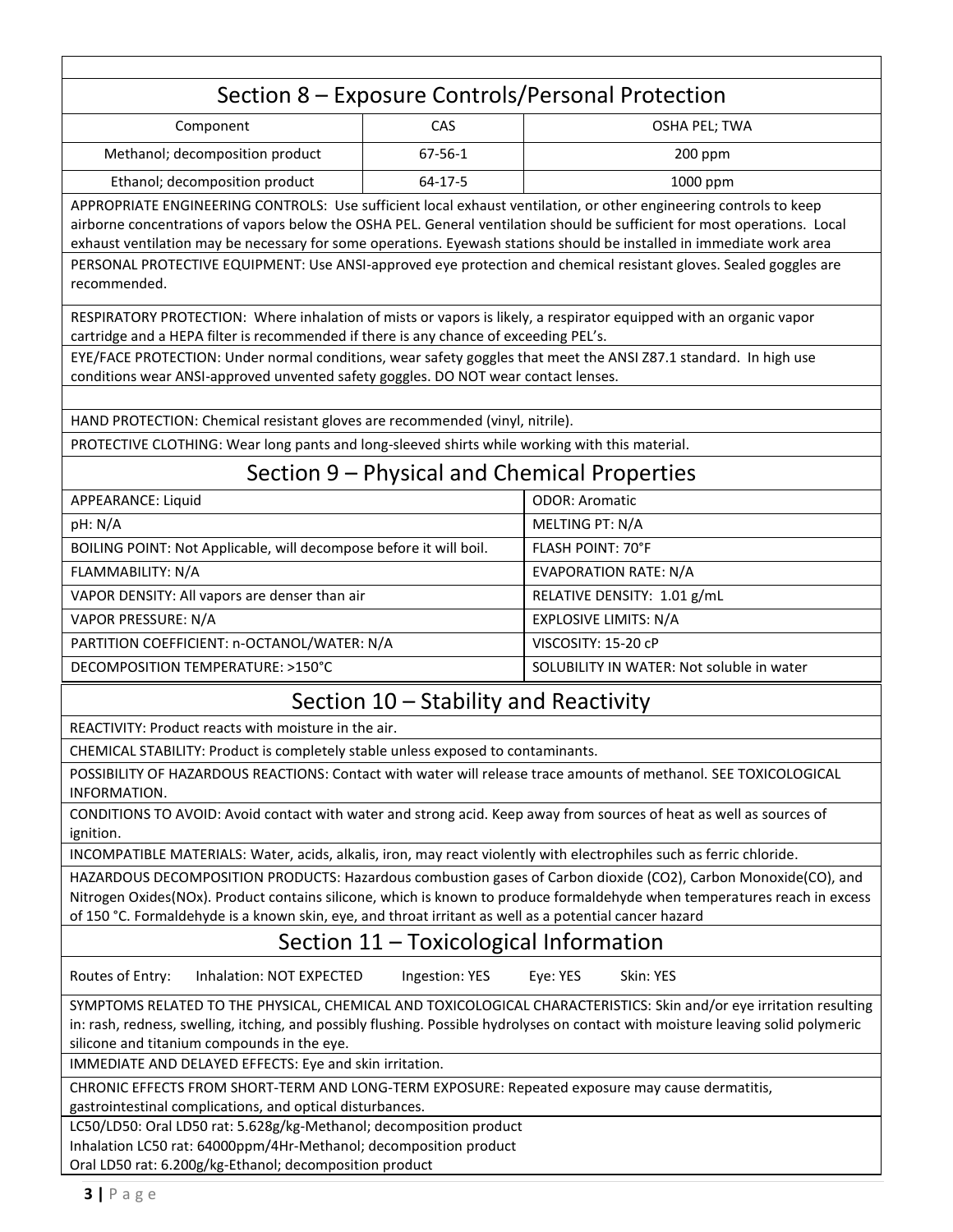## Section 11 – Toxicological Information (continued)

Inhalation LC50 rat: 8,001mg/L 4Hr-Ethanol; decomposition product

SENSITATION: Not Available. GERM CELL MUTAGENICITY: Not Available. CARCINOGENICITY: Not Available. REPRODUCTIVE TOXICITY: Not Available. STOST- SINGLE EXPOSURE: Not Available. STOST- REPEATED EXPOSURE: Category 2 hazard– for Methanol; decomposition product: May cause conjunctivitis, dizziness, sleeplessness, and gastrointestinal and optical disturbances. ASPIRATION HAZARD: Not Available.

#### Section 12 – Ecological Information (Non-mandatory)

ECOTOXICITY: Do not allow to enter soil, waterways or waste water canal. It is not allowed to be released into biological sewage treatment plants. Ecological data is not available.

BIO ACCUMULATIVE POTENTIAL: Not Available **Available OTHER ADVERSE EFFECTS** (such

PERSISTENCE AND DEGRADABILITY: Not Available MOBILITY IN SOIL: Not Available

as hazardous to the ozone layer): None known

## Section 13 – Disposal Considerations (Non-mandatory)

WASTE DISPOSAL OF SUBSTANCE:

Consult your local regional authorities. You may be able to burn in a chemical incinerator equipped with an afterburner and scrubber system. Observe all federal, state and local regulations when disposing of the substance.

CONTAINER DISPOSAL: Recycle to process, if possible.

RCRA: None listed

## Section 14 – Transport Information (Non-mandatory)

| UN Identification Number: UN1993                         | DOT Shipping Name: "FLAMMABLE LIQUID N.O.S. -   |
|----------------------------------------------------------|-------------------------------------------------|
|                                                          | Silicone Mixture Contains Methanol and Ethanol" |
| Hazard Class: FLAMMABLE LIQUID                           | IMDG-P.S.N.: FLAMMABLE LIQUID N.O.S. (Methanol, |
|                                                          | Ethanol)                                        |
| IATA-P.S.N.: FLAMMABLE LIQUID N.O.S. (Methanol, Ethanol) | IMDG-Class: Class 3                             |
| IATA-CLASS: Class 3                                      | <b>IMDG-Marine Pollutant: No</b>                |
| IATA-Packing Group: PG III                               | IMDG-Packing Group: PG III                      |